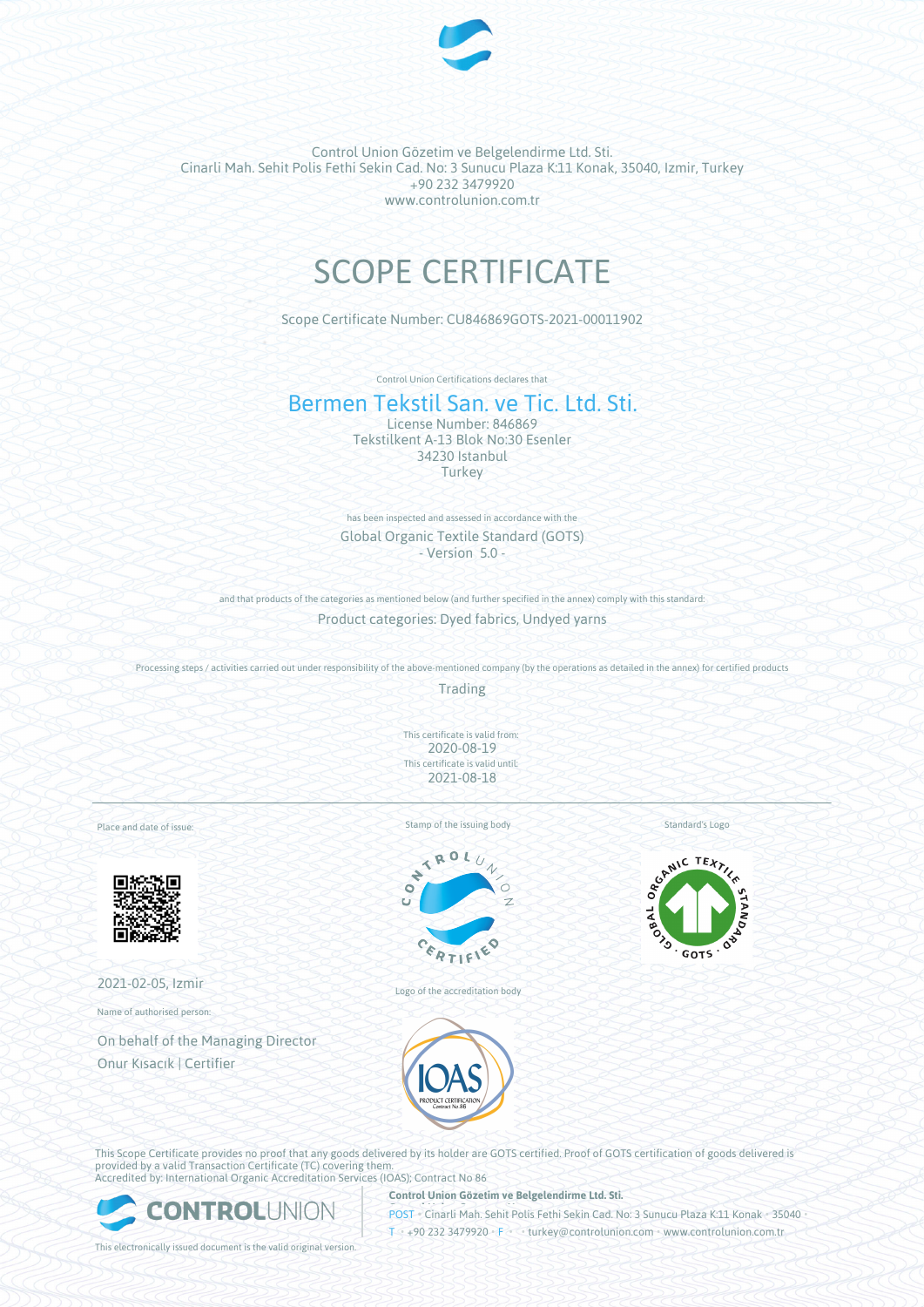

#### Control Union Gözetim ve Belgelendirme Ltd. Sti. Cinarli Mah. Sehit Polis Fethi Sekin Cad. No: 3 Sunucu Plaza K:11 Konak, 35040, Izmir, Turkey +90 232 3479920 www.controlunion.com.tr

#### **Bermen Tekstil San. ve Tic. Ltd. Sti. Global Organic Textile Standard (GOTS)**

### Products Annex to certificate no. CU846869GOTS-2021-00011902 In specific the certificate covers the following products:

| <b>Product category</b>       | <b>Product details</b> | <b>Material composition</b> | Label grade |  |
|-------------------------------|------------------------|-----------------------------|-------------|--|
| Woven fabrics<br>Dyed fabrics |                        | 100.0% Organic Cotton       | Organic     |  |
| Undyed yarns                  | Carded yarns           | 100.0% Organic Cotton       | Organic     |  |
| Combed yarns<br>Undyed yarns  |                        | 100.0% Organic Cotton       | Organic     |  |

Place and date of issue:



2021-02-05, Izmir

Name of authorised person:

On behalf of the Managing Director Onur Kısacık | Certifier



Logo of the accreditation body



Standard's logo